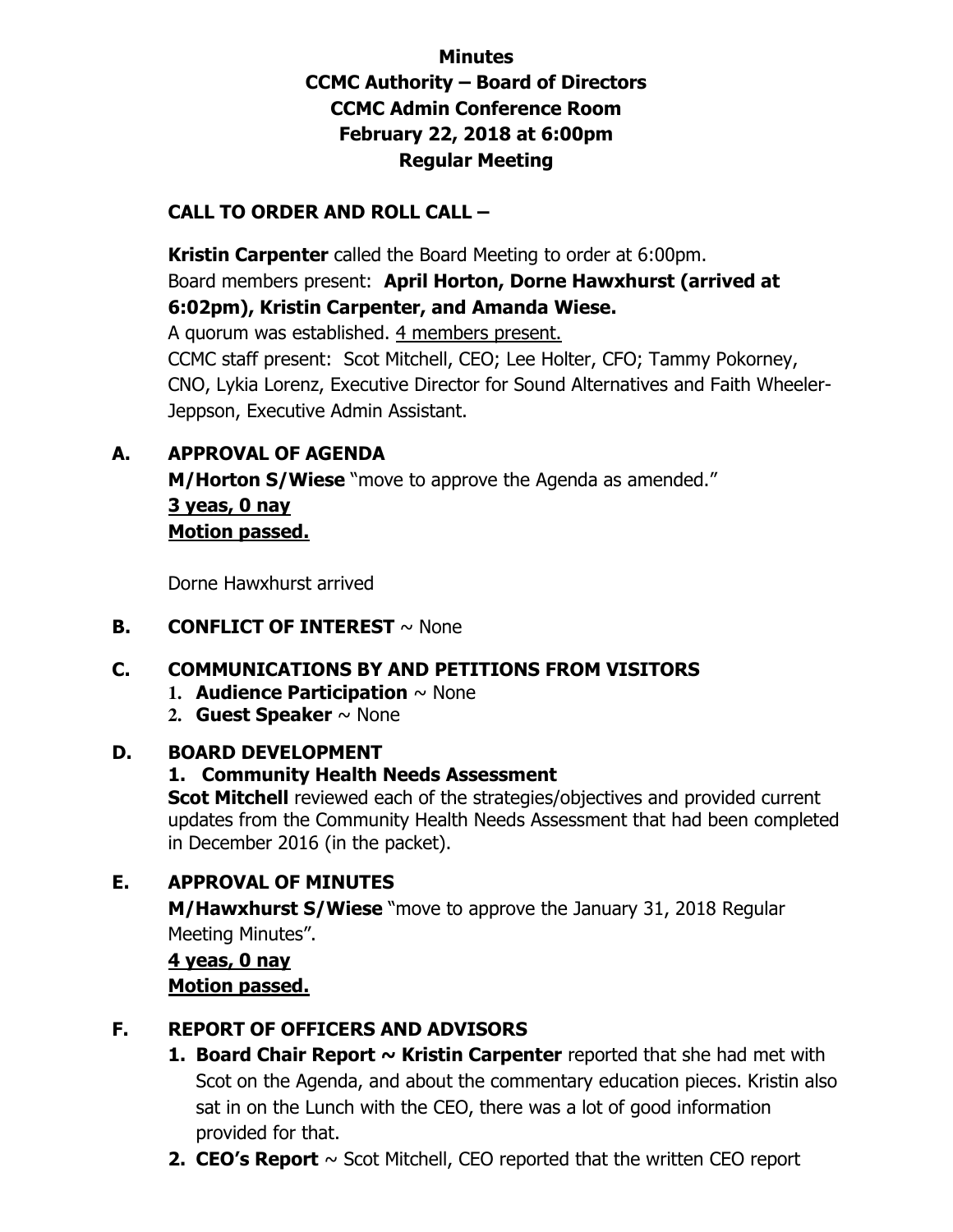is in the packet. Scot read a Paul Harvey story to the Board about what it would look like if a grocery store was run like a hospital. It was refined it to fit CCMC, and Scot also presented this at City Council to help explain why a hospital is so different from other businesses.

- **3. Finance Report**  $\sim$  Lee Holter, CFO reviewed the December 2017 Financials. A few highlights were, Cash is up, AP is up, City loan is up. Supplemental information about AVEC and the Dashboard for December were handed out at the meeting, as was a preliminary financial statement for January 2018
- **4. Nursing Report**  $\sim$  Tammy Pokorney, CNO summarized the Nursing report that was in the packet. A few highlights from the Nursing Department Report are that by summer we're hoping to be down to 2 travelers rather than the six we have now, we are hiring an RN for the Clinic, and PCC will be live next week.
- **5. Quality Improvement Report** ~ Tammy Pokorney, CNO reported to the board that the Quality Report is in the packet.
- **6. Sound Alternatives Report** ~ Lykia Lorenz, Executive Director for Sound Alternatives reported that her report is an overview of the program. She has spent her time so far observing and getting familiar with our staff and programs. We brought in consultants to help bring her up to speed, along with performing a department wide assessment. And what we've found is that we need to reset. We found that we're providing excellent patient care, however there are some rules and standards that weren't kept up on. As we reset we're looking at what programs and services we can expand on.
- **G. CORRESPONDENCE** ~ None

## **H. ACTION ITEMS** ~ None

## **I. DISCUSSION ITEMS**

### **1. Board – Staff Communication**

Scot Mitchell spoke to the board regarding the attorney's suggestions on amending the existing board-staff communication policy. The attorney will be coming to Cordova after the local elections to provide training to the boards and it was suggested that amending the current policy should wait until after the board training.

## **2. Costs Involved with Visiting Specialists**

Scot Mitchell explained in further detail the current process for specialists to come to CCMC to provide their service and how their time and service is billed and who is billing for those services, along with the costs to CCMC.

## **3. Strategic Plan**

**Scot Mitchell** reminded the Board of the Strategic Plan on the Focus and Execute site, and asked if the board had any questions. Scot reported that he would like to use this time during the meetings to review the Strategic Plan and